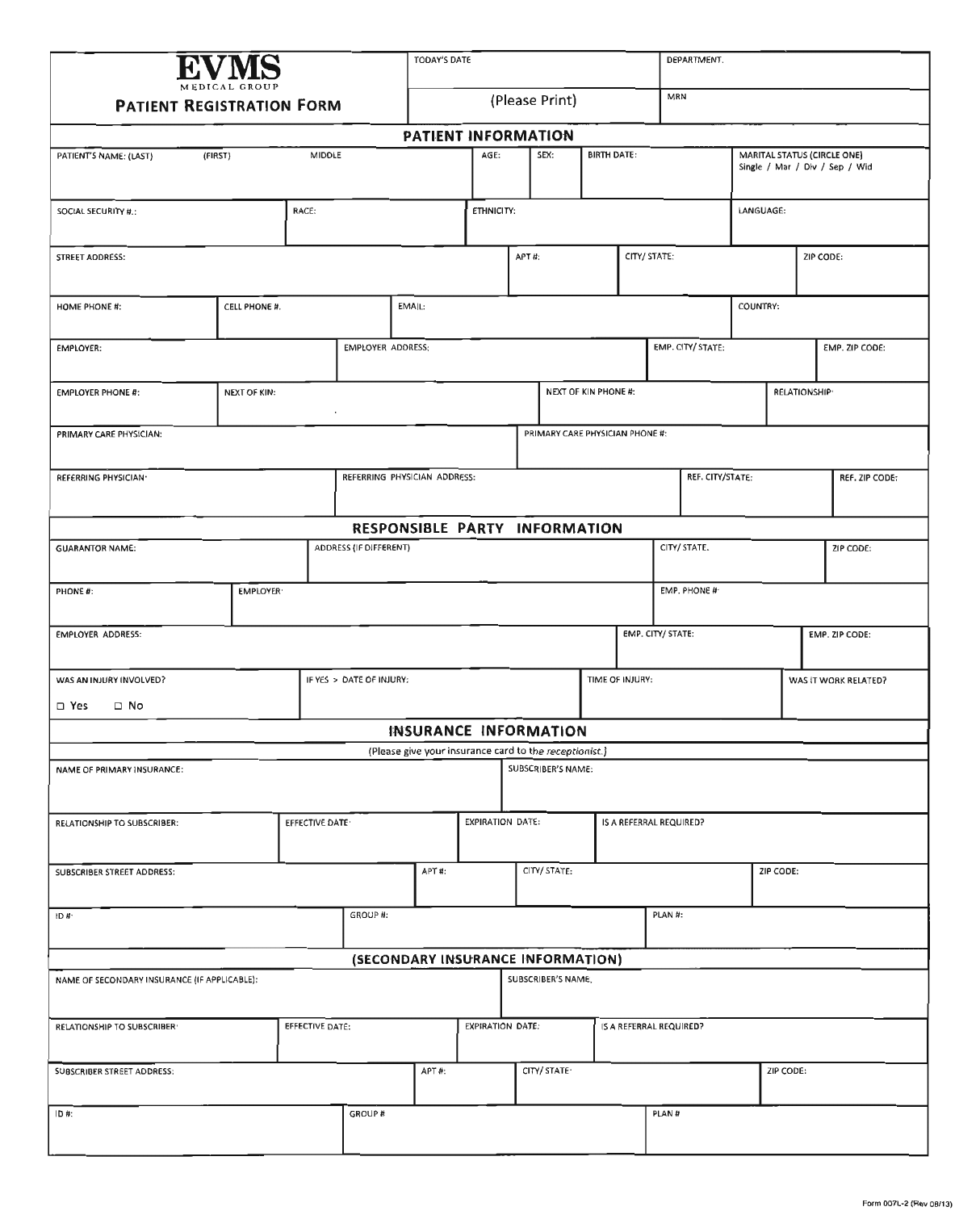#### **ASSIGNMENT OF BENEFITS AND RELEASE OF INFORMATION**

NOTICE OF DEEMED CONSENT FOR INFECTIOUS DISEASE TESTING: VIRGINIA LAW (VIRGINIA CODE SECTION 32.1- 45.1} PROVIDERS THAT WHEN EITHER A PERSON PROVIDING HEALTH CARE SERVICE OR A PATIENT IS DIRECTLY EXPOSED TO THE BODY FLUIDS OF THE OTHER IN A WAY THAT MAY TRANSMIT HUMAN IMMUNO-DEFICIENCY VIRUS (HIV) OR HEPATITIS B OR C VIRUS, SUCH OTHER PERSON IS DEEMED TO HAVE CONSENTED TO TESTING FOR THOSE VIRUSES AND TO RELEASE OF THE TEST RESULTS TO THE PERSON SO EXPOSED, AND ACTUAL CONSENT IS NOT REQUIRED.

CONSENT TO TREAT, ASSIGNMENT OF BENEFITS: I HEREBY AUTHORIZE ANY MEMBER OF EASTERN VIRGINIA MED-ICAL SCHOOL MEDICAL GROUP (EVMS MEDICAL GROUP) AND/OR THEIR DESIGNATES TO PROVIDE MEDICAL TREATMENT, RELEASE OF INFORMATION PERTAININGTOTREATMENT FOR INSURANCE PURPOSES, ANDTO RECEIVE DIRECT INSURANCE PAYMENTS FOR INSURANCE PURPOSES, ANDTO RECEIVE DIRECT INSURANCE PAYMENTS FOR PROFESSIONAL TREATMENT OTHERWISE PAYABLE TO ME FOR SERVICES RENDERED, UNLESS PAYMENT ARRANGEMENTS HAVE BEEN ESTABLISHED. THE UNDERSIGNED AGREESTO BE RESPONSIBLE FORVALID REFERRAL FORMS, REQUIRED BY THEIR MANAGED CARE CARRIER, OR THEY WILL BE FINANCIALLY RESPONSIBLE FOR THE ENTIRE BALANCE DUE.THE UNDERSIGNED AGREESTO BE RESPONSIBLE FOR COURT COSTS, 25% ATTORNEY'S FEES ASSOCIATED WITH COLLECTION PROCEDURES BROUGHT BY EVMS MEDICAL GROUP AND A \$20 RETURN-CHECK CHARGE, SHOULD THAT BECOME NECESSARY. IF MY INSURANCE CARRIER DOES NOT PAY MY CLAIM, I GIVE EVMS MEDICAL GROUP MY PERMISSION TO ALLOW VIRGINIA INSURANCE COMMISSIONER'S OFFICETO BE CONTACTED ON MY BEHALF.

FOR HEALTH CARE OPERATIONS: WE MAY DISCLOSE YOUR MEDICAL INFORMATION IN ORDER TO OPERATE THE EVMS MEDICAL GROUP PRACTICE PLAN. FOR EXAMPLE, WE MAY USE YOUR MEDICAL INFORMATION IN ORDER TO EVALUATE THE QUALITY OF HEALTH CARE SERVICES, TO EVALUATE THE PERFORMANCE OF THE HEALTH CARE PROFESSIONALS, AND TEACHING AND TRAINING OF HEALTH CARE PERSONNEL. WE MAY ALSO PROVIDE YOUR MEDICAL INFORMATION TO OUR ACCOUNTANTS, ATTORNEYS, CONSULTANTS, AND OTHERS IN ORDER TO MAKE SURE WE'RE COMPLYING WITH THE LAWS THAT AFFECT US.

NOTICE OF PRIVACY PRACTICES: I HAVE RECEIVED (HAVE BEEN OFFERED) THE EVMS MEDICAL GROUP PRIVACY NOTICE WHICH DESCRIBES HOW MY HEALTH INFORMATION MAY BE USED OR DISCLOSED BY EVMS MEDICAL GROUP AND ITS AFFILIATES

PATIENT NAME (PRINT) PATIENT OR RESPONSIBLE PARTY'S SIGNATURE DATE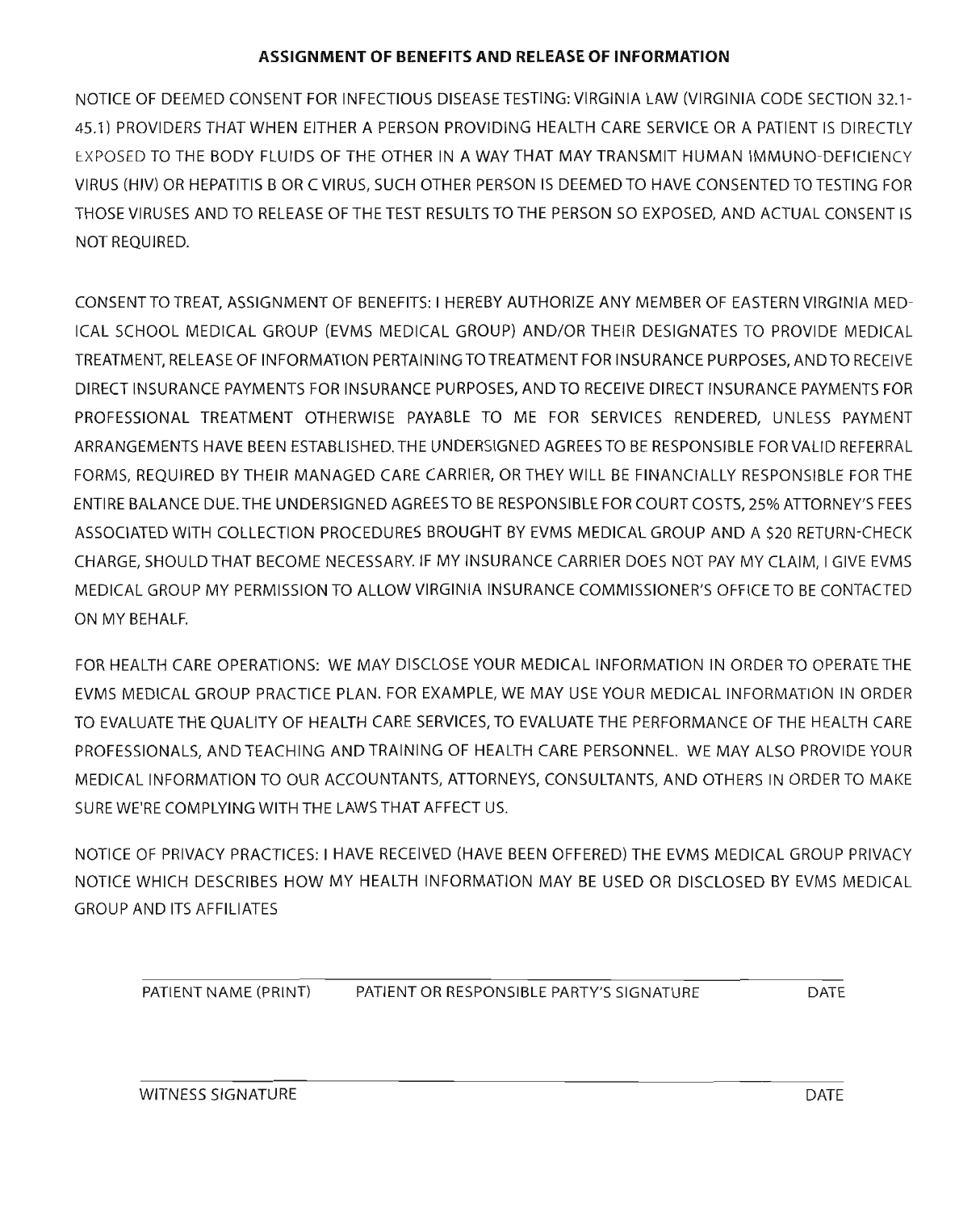

**EASTERN VIRGINIA MEDICAL SCHOOL** DEPARTMENT OF OTOLARYNGOLOGY - HEAD AND NECK SURGERY EVMS HEARING AND BALANCE CENTER

MAIN OFFICE: RIVER PAVILION, SENTARA NORFOLK GENERAL HOSPITAL BOO Gresham Drive, Suite 11 CO, Norfolk, Virginia 23507-1904 [757] 388-6200 www.evmsent.org

### **DESIGNATION OF PERSONAL REPRESENTATIVE**

As required by the Health information Portability and Accountability Act of 1996 you have a right to nominate one or more persons to act on your behalf with respect to the protection of health information that pertains to you. By completing this form you are informing us of your wish to designate the named person as your personal representative. You may revoke this designation at any time by signing and dating the revocation of your copy of this form and returning it to this office.

#### **DESIGNATION SECTION**

I, (print name) hereby nominate the following person to act as my personal representative with respect to decisions involving the use and/or disclosure of health information that pertains to me.

(Print Name of Personal Representative)

This person is to be afforded all of the privileges that would be afforded to me with respect to my health information, unless I have specifically made restrictions to the following functions as noted below;

I understand that I may revoke this designation at any time by signing the revocation section of my copy of this form and returning it to Department of Otolaryngology - Head and Neck Surgery. I further understand that any such a revocation does not apply to the extent that persons authorized to use or disclose my health information have already acted in reliance on this designation.

Patient Signature

Date

## **REVOCATION SECTION**

I hereby revoke this designation of a personal representative.

Patient Signature

CHILDREN'S HOSPITAL OF THE KING'S DAUGHTERS 601 Children's Lane Norfolk, VA 93507 [757] 668-9327

Date

VIRGINIA BEACH OFFICE 333 First Colonial Road Virginia Beach, VA 23454 (757) 422-9300 Form #310 (Rev. 10/09)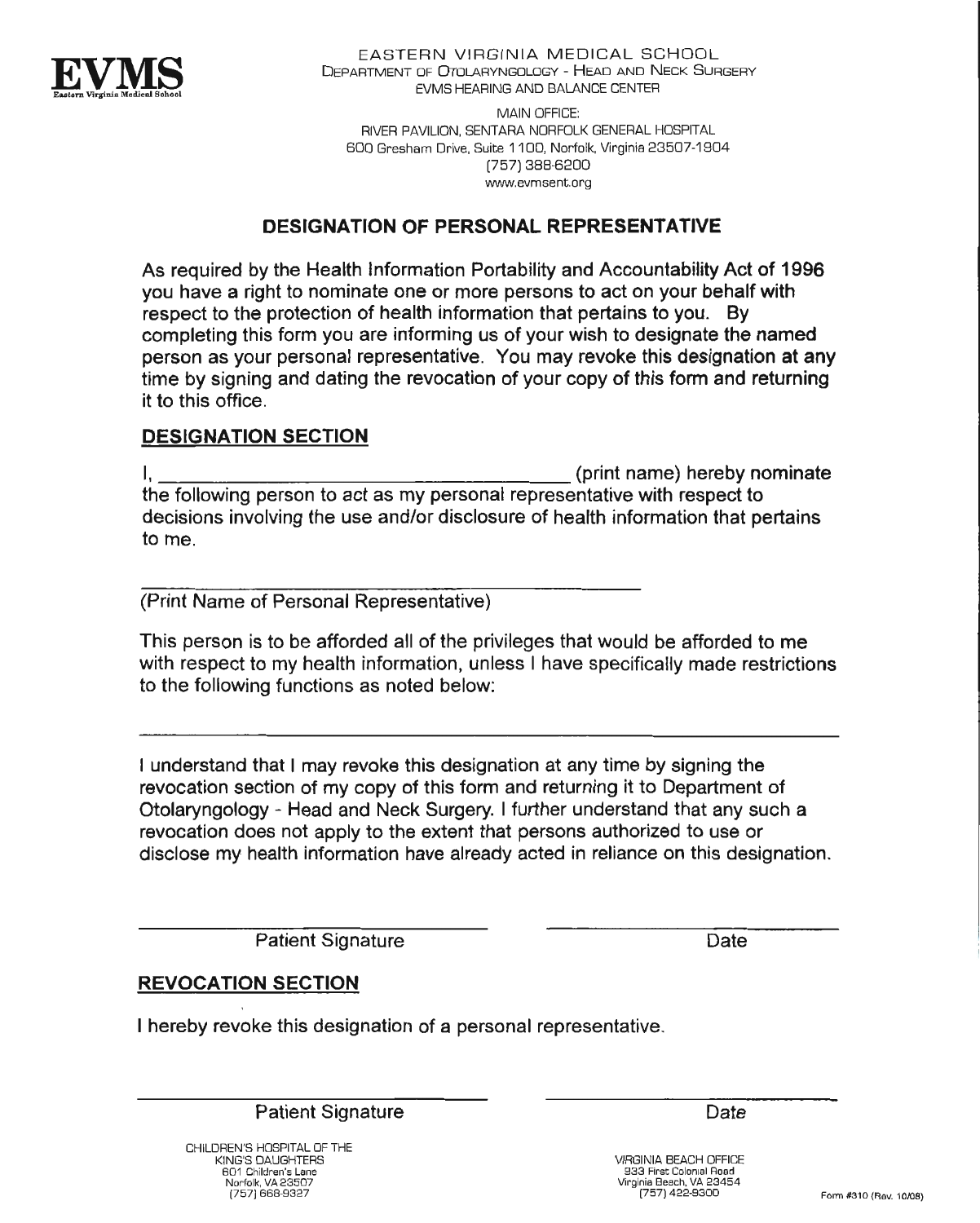EVMS HEARING AND BALANCE CENTER HEARING AND BALANCE HISTORY

 $\vec{i}$ 

| Hearing:                               |                                                                                                              |                               |
|----------------------------------------|--------------------------------------------------------------------------------------------------------------|-------------------------------|
|                                        | 1. Do you have any hearing problems? $\Box$ No $\Box$ Yes $\Box$ Right ear $\Box$ Left ear                   |                               |
|                                        | 2. Has your hearing loss been? $\Box$ Gradual $\Box$ Sudden $\Box$ Fluctuating                               |                               |
|                                        | 3. How long have you had a hearing problem?                                                                  |                               |
|                                        | 4. Does anyone in your family have hearing loss? $\Box$ No $\Box$ Yes Who?                                   |                               |
| 5.                                     | Do you own hearing aids? □ No □ Yes □ Right ear □ Left ear                                                   |                               |
| 6.                                     | Do you have fullness or pressure in your ears? $\square$ No<br>$\Box$ Yes                                    |                               |
|                                        |                                                                                                              |                               |
|                                        | 8. Do you have a history of ear infections? □ No □ Yes                                                       |                               |
| Tinnitus (Head noise):                 |                                                                                                              |                               |
|                                        | 1. Do you have noise in your ears or head? $\Box$ No $\Box$ Yes $\Box$ Right ear $\Box$ Left ear             |                               |
|                                        | 2. If yes, is the noise: $\Box$ Constant $\Box$ Periodic $\Box$ Pulsating $\Box$ Low pitch $\Box$ High pitch |                               |
|                                        |                                                                                                              |                               |
|                                        |                                                                                                              |                               |
| Dizziness:                             |                                                                                                              |                               |
|                                        | 1. Do you have dizziness, vertigo, or unsteadiness? $\Box$ No $\Box$ Yes                                     |                               |
|                                        | 2. Choose only one of the following as to which one BEST describes your dizziness:                           |                               |
|                                        | $\Box$ A sensation of movement of the room: spinning, tilting, or wave-like movement                         |                               |
|                                        | $\Box$ Lightheadedness or feeling that you are going to faint                                                |                               |
| $\Box$ Loss of balance                 |                                                                                                              |                               |
|                                        | □ Disassociation, disorientation, or loss of attachment with the world                                       |                               |
| 3. When did the dizziness first occur? |                                                                                                              |                               |
| 4. Is the dizziness?                   | □ Constant, all day long more or less                                                                        | $\Box$ In episodes or attacks |
| 5.                                     |                                                                                                              |                               |
| 6.                                     | If the dizziness comes in attacks, how long do the attacks last?                                             |                               |
|                                        |                                                                                                              |                               |
| yes responses as necessary.            | 7. When you are "dizzy" do you experience any of the following sensations? You may check as many             |                               |

- G No Q Yes 3. Objects or the room spinning?
- $\Box$  No  $\Box$  Yes 4. Sensation that you are turning or spinning inside?
- G No G Yes 5. Loss of balance when walking?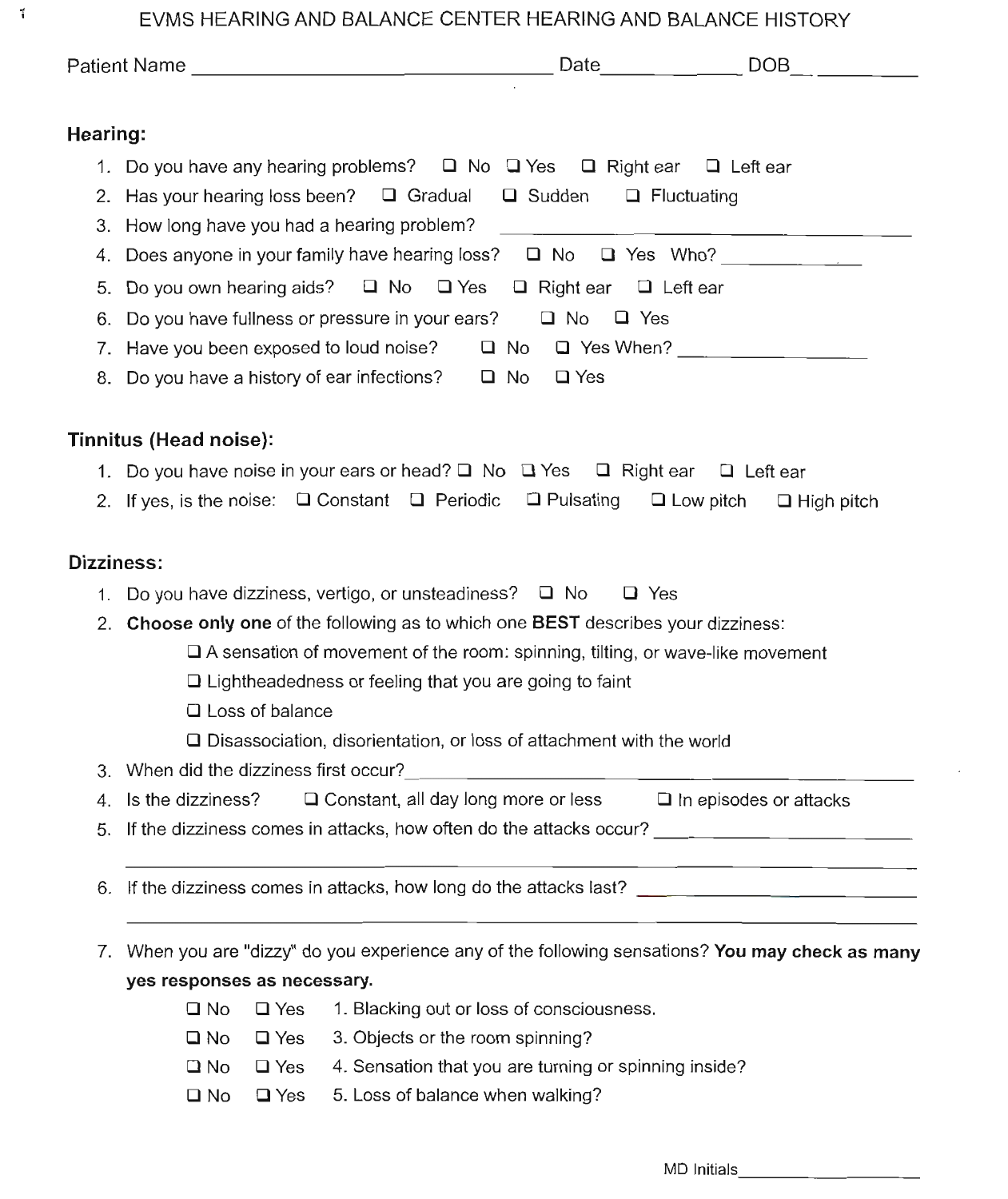### EVMS HEARING AND BALANCE CENTER HEARING AND BALANCE HISTORY

| Patient Name |              |               | Date<br><b>DOB</b>                                                                                              |
|--------------|--------------|---------------|-----------------------------------------------------------------------------------------------------------------|
|              | $\Box$ No    | $\square$ Yes | 6. Lightheadedness or giddiness?                                                                                |
|              | $\square$ No | $\square$ Yes | 7. Headache or Pressure in the head?                                                                            |
|              | $\square$ No | $\square$ Yes | 8. Have you ever fallen because of your dizziness?                                                              |
|              | $\square$ No | $\square$ Yes | 9. Nausea or vomiting?                                                                                          |
|              | $\square$ No | $\square$ Yes | 10. Changes in vision, flashes of light, double vision, blind spots?                                            |
|              | $\square$ No | $\Box$ Yes    | 11. Numbness or weakness in the arms or legs, or changes in speech?                                             |
|              | $\square$ No | $\square$ Yes | 12. Pain or tightness in the neck                                                                               |
| 8.           |              |               | What factors provoke the dizziness or make the dizziness worse? $\Box$ Driving $\Box$ Looking up $\Box$ Getting |
|              |              |               | up quickly <b>QRolling over in bed Q Turning my head QActivity Q Stress Q Other</b>                             |
|              |              |               |                                                                                                                 |
| 9.           |              |               | Does your hearing change when the dizziness occurs? $\Box$ No $\Box$ Yes<br>$\Box$ Right ear<br>$\Box$ Left ear |

- 10. Do you have a change in head noise during the spells?  $\Box$  No  $\Box$  Yes  $\Box$  Right ear  $\Box$  Left ear
- 11. Do you have pressure or fullness in your ears during the spells?  $\Box$  No  $\Box$  Yes  $\Box$  Right  $\Box$  Left
- 12. Are you completely free of dizziness between attacks?  $\Box$  No  $\Box$  Yes

# Neurologic History:

ĩ

- 1. Q No Q Yes Have you ever been diagnosed with a head or neck injury?
- 2.  $\Box$  No  $\Box$  Yes Do you or anyone in your family have a history of migraine?
- 3.  $\Box$  No  $\Box$  Yes Have you ever had a seizure, multiple sclerosis, mini-stroke or stroke?
- 4. Have you experienced any of the following symptoms?
	- $\Box$  No a Yes 1. Double vision, blurred vision or blindness
	- $\Box$  No  $\square$  Yes 2. Numbness or weakness of face, arms or legs
	- a NO a Yes 5. Unusual clumsiness
	- a NO a Yes 6. Confusion or loss of consciousness
	- a NO □ Yes 7. Difficulty with speech or swallowing
	- $\square$  No a Yes 9. Pain in the neck or shoulder
- 3. Have you recently had any of the following?

| □ No         |               | $\Box$ Yes 1. Hearing test?                                         |
|--------------|---------------|---------------------------------------------------------------------|
| □ No         | $\square$ Yes | 2. MRI or CT of the head or neck?                                   |
| $\square$ No | $\square$ Yes | 3. Balance Testing?                                                 |
| <b>⊒</b> No  | $\Box$ Yes    | 4. Lumbar puncture to test spinal fluid?                            |
| □ No         | $\square$ Yes | 5. Blood tests for dizziness                                        |
| ⊔ No         | $\Box$ Yes    | 6. Evaluation by a neurologist?                                     |
| $\square$ No | $\square$ Yes | 7. Evaluation by an ear doctor?                                     |
| $\square$ No | $\square$ Yes | 8. EEG (brain wave test)                                            |
| □ No         | $\Box$ Yes    | 9. Heart Evaluation (EKG, Holter monitor, ECHO, Stress test, other) |
| □ No         | $\square$ Yes | 10. Carotid Doppler study (test of blood flow in neck)              |
|              |               |                                                                     |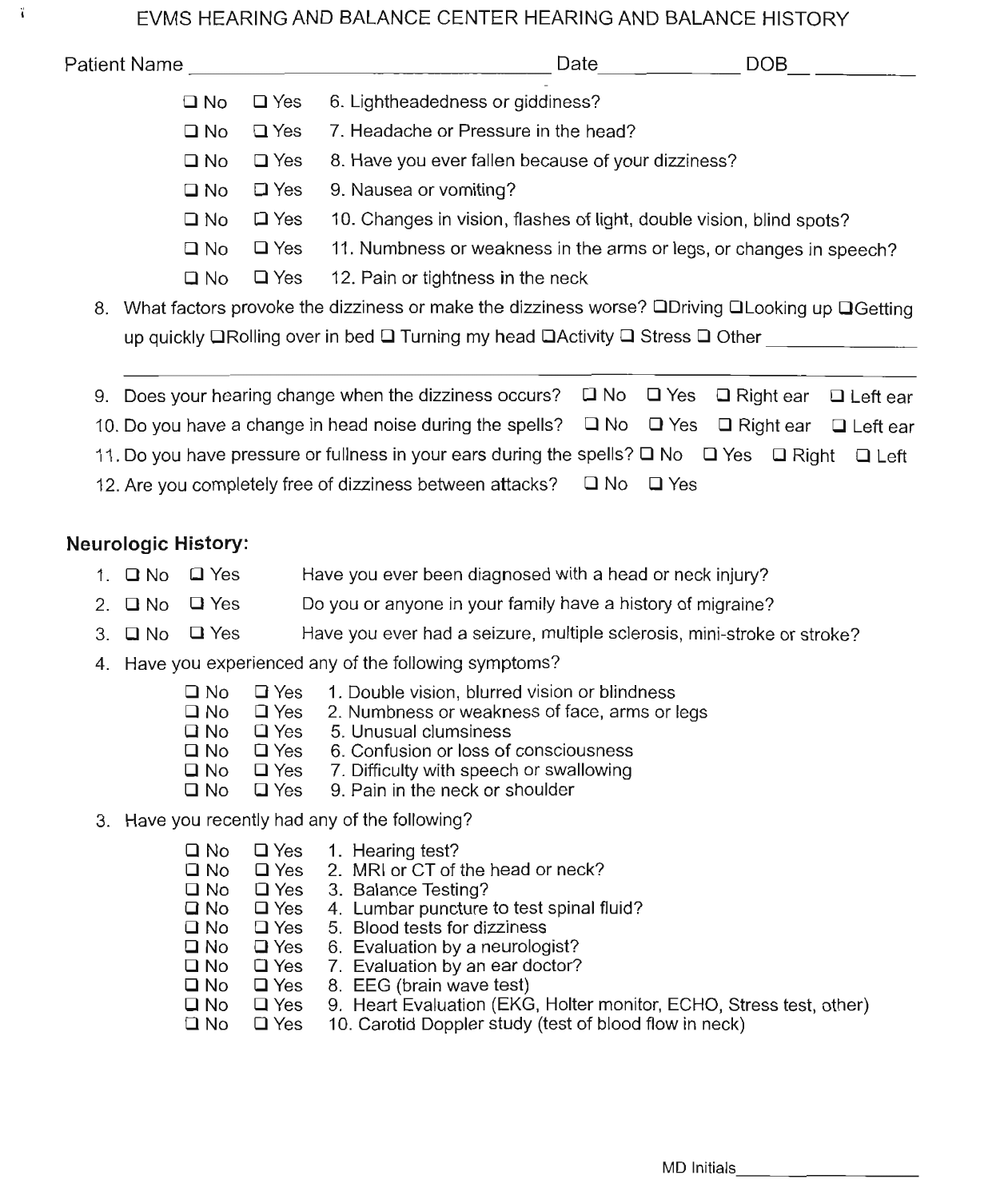# EVMS HEARING AND BALANCE CENTER GENERAL HEALTH HISTORY

| <b>Patient Name</b>       | the contract of the contract of the contract of the contract of the contract of the contract of the contract of | Date                                      | Chart #                                                          |         |
|---------------------------|-----------------------------------------------------------------------------------------------------------------|-------------------------------------------|------------------------------------------------------------------|---------|
| Age ___________           | Date of Birth ___________________                                                                               | Reason for visit ________________________ |                                                                  |         |
| Race _______              | Sex (circle): Male Female                                                                                       | Marital Status (circle) Single Married    |                                                                  | Widowed |
|                           |                                                                                                                 |                                           | Referring Physician <b>Exercise Services Referring</b> Physician |         |
| Other treating Physicians |                                                                                                                 |                                           |                                                                  |         |

#### **Medications**

List all medications that you are taking including vitamins and over the counter medicines

| Name | Strength (for example 5mg) | How often? | Condition being treated |
|------|----------------------------|------------|-------------------------|
|      |                            |            |                         |
|      |                            |            |                         |
|      |                            |            |                         |
|      |                            |            |                         |
|      |                            |            |                         |
|      |                            |            |                         |
|      |                            |            |                         |
|      |                            |            |                         |
|      |                            |            |                         |
|      |                            |            |                         |
|      |                            |            |                         |
|      |                            |            |                         |
|      |                            |            |                         |
|      |                            |            |                         |
|      |                            |            |                         |

| Do you have any allergies to medicines? |  |  |  |
|-----------------------------------------|--|--|--|
|-----------------------------------------|--|--|--|

No Yes

Retired

DNo DYes

Please list

Do you have any food allergies? Please list \_\_\_"".,\_""

#### **Social History**

| Occupation |                                                                                       | Retired  | No<br>Yes                                                                                                                                                                                                                                                                                                    |
|------------|---------------------------------------------------------------------------------------|----------|--------------------------------------------------------------------------------------------------------------------------------------------------------------------------------------------------------------------------------------------------------------------------------------------------------------|
| Tobacco:   | None $\_\_\_\_\_\_\_\_\_\_\_\_\_\_\_$<br>Smoke<br><1 pack/day<br>>1 pack/day ________ | Alcohol: | None $\qquad \qquad$<br>Rare<br>1-3 drinks/wk<br>1-3 drinks/day and the state of the state of the state of the state of the state of the state of the state of the state of the state of the state of the state of the state of the state of the state of the state of the stat<br>>3 drinks/day ___________ |
| Drugs:     | None _____________<br>Marijuana <b>Marijuan</b><br>Other                              | Diet:    | Caffeine <b>Caffeine</b>                                                                                                                                                                                                                                                                                     |

Are you or could you be pregnant?  $\Box$  No  $\Box$  Yes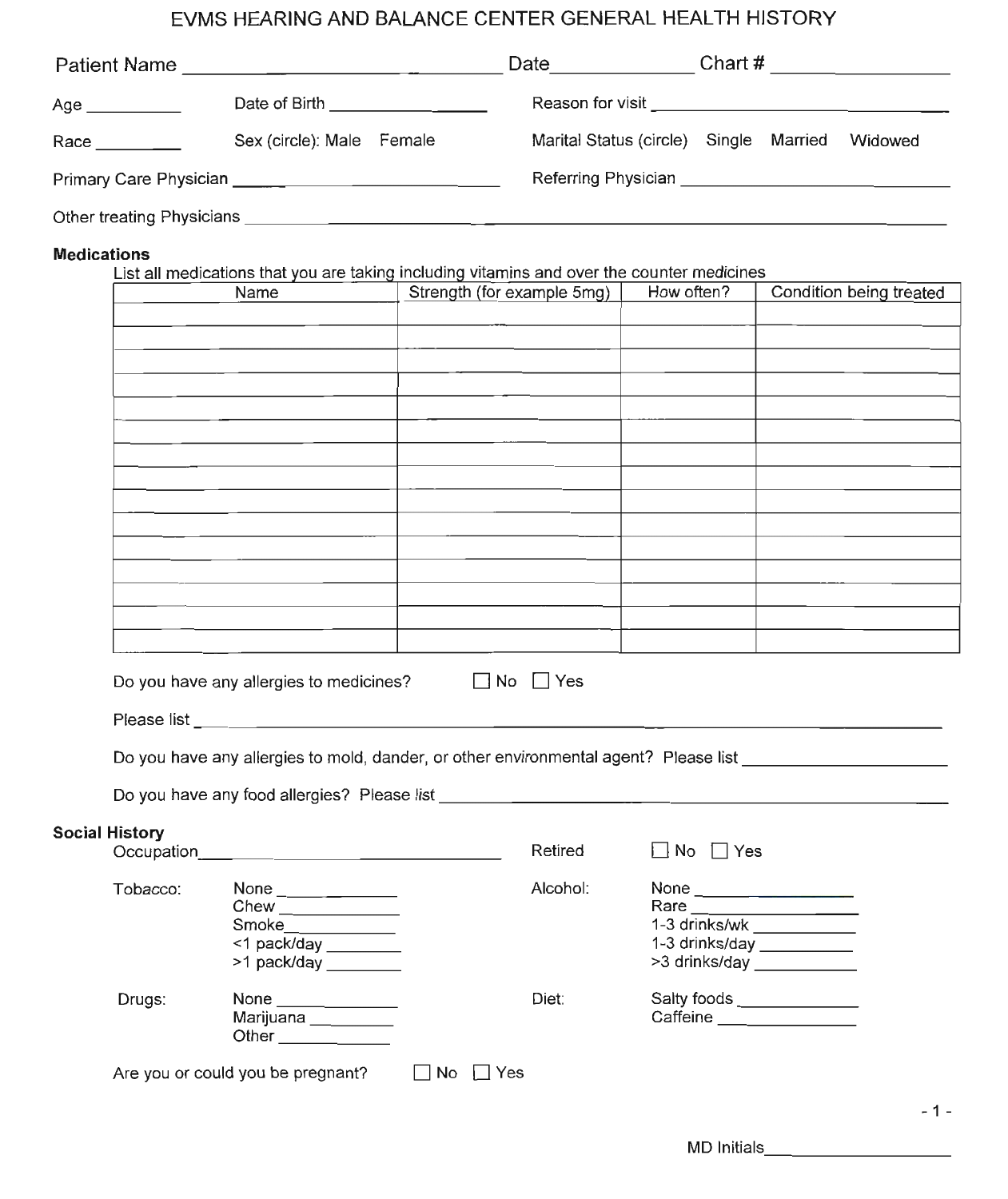## EVMS HEARING AND BALANCE CENTER GENERAL HEALTH HISTORY

| Patient Name | Date | Chart # |
|--------------|------|---------|
|              |      |         |

#### **Medical History**

Have you or any of your family members ever had any of the following? Check all that apply...

| $\frac{1}{2}$<br>Condition      | I have had/do have | My family member<br>has had/does have | <b>Family Member</b> |
|---------------------------------|--------------------|---------------------------------------|----------------------|
| <b>Acid Reflux</b>              |                    |                                       |                      |
| Allergy                         |                    |                                       |                      |
| Anemia                          |                    |                                       |                      |
| Angina or Heart Attack          |                    |                                       |                      |
| Arrythmia (abnormal heart beat) |                    |                                       |                      |
| Arthritis                       |                    |                                       |                      |
| Asthma                          |                    |                                       |                      |
| <b>Bleeding problems</b>        |                    |                                       |                      |
| Cancer                          |                    |                                       |                      |
| <b>Chronic Bronchitis</b>       |                    |                                       |                      |
| <b>Diabetes</b>                 |                    |                                       |                      |
| Emphysema                       |                    |                                       |                      |
| Head Injury                     |                    |                                       |                      |
| <b>Heart Failure</b>            |                    |                                       |                      |
| <b>Heart Murmur</b>             |                    |                                       |                      |
| Hepatitis or Liver problems     |                    |                                       |                      |
| <b>High Blood Pressure</b>      |                    |                                       |                      |
| <b>Intestinal Problems</b>      |                    |                                       |                      |
| Kidney disease                  |                    |                                       |                      |
| Leukemia/Lymphoma               |                    |                                       |                      |
| Migraine                        |                    |                                       |                      |
| Psychiatric problems            |                    |                                       |                      |
| Reproductive problems           |                    |                                       |                      |
| Seizure disorder                |                    |                                       |                      |
| <b>Stroke</b>                   |                    |                                       |                      |
| Thyroid disorder                |                    |                                       |                      |
| <b>Tuberculosis</b>             |                    |                                       |                      |
| <b>Urinary Problems</b>         |                    |                                       |                      |
| Vascular disease                |                    |                                       |                      |

#### **Surgical History**

| List all of your surgeries                 | Surgery                                                                                             | Date |
|--------------------------------------------|-----------------------------------------------------------------------------------------------------|------|
|                                            |                                                                                                     |      |
|                                            |                                                                                                     |      |
|                                            |                                                                                                     |      |
|                                            |                                                                                                     |      |
|                                            |                                                                                                     |      |
| If yes, please list what sort of problems. | Have you ever had any problems with anesthesia (being numbed or put to sleep)? $\Box$ No $\Box$ Yes |      |

#### **Hospitalizations**

Please list any hospitalizations

| . = = <del>.</del> |        |  |  |  |  |  |  |  |  |
|--------------------|--------|--|--|--|--|--|--|--|--|
| Date               | Reason |  |  |  |  |  |  |  |  |
|                    |        |  |  |  |  |  |  |  |  |
|                    |        |  |  |  |  |  |  |  |  |
|                    |        |  |  |  |  |  |  |  |  |
|                    |        |  |  |  |  |  |  |  |  |